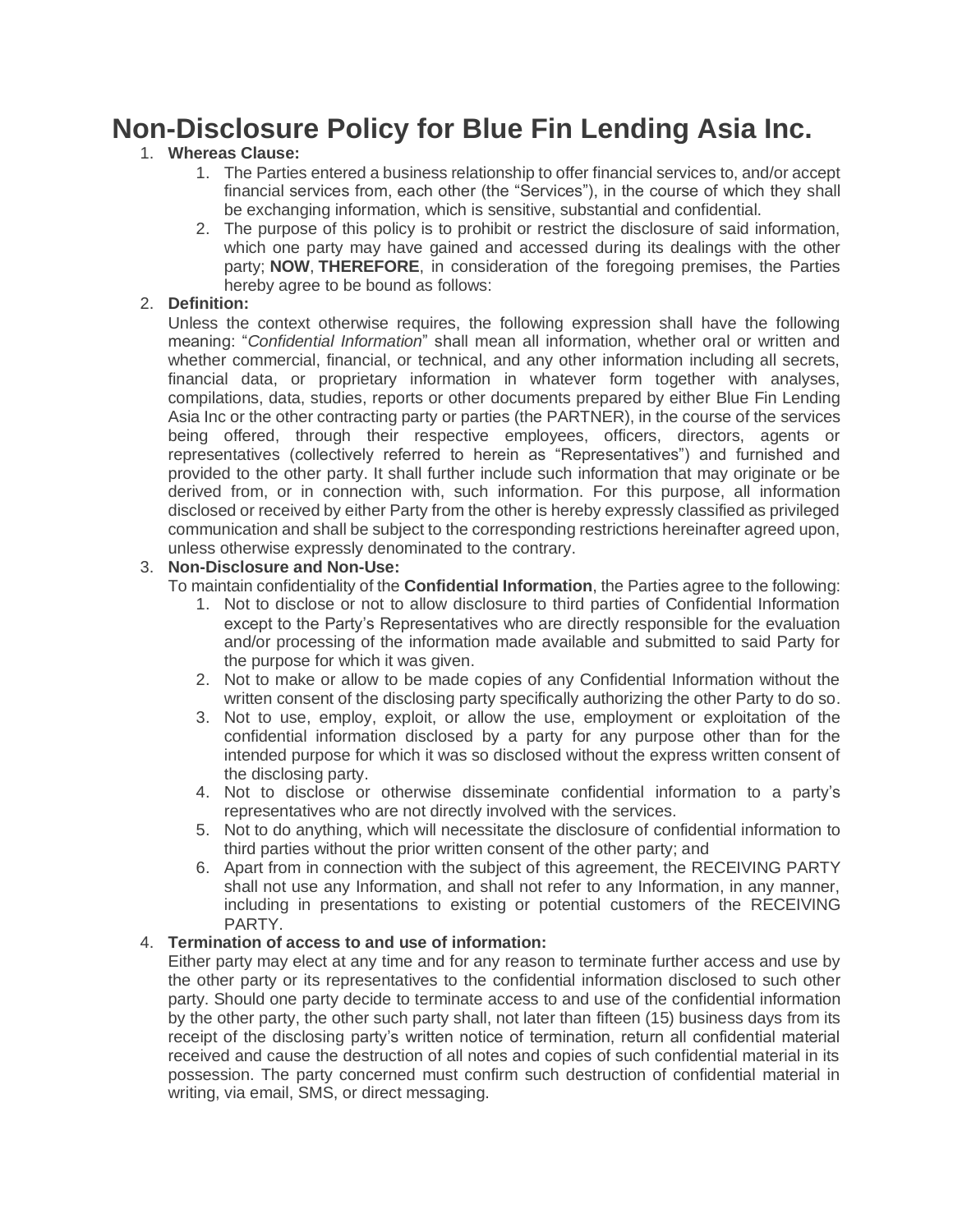#### 5. **No commitment to enter a contract:**

Neither party shall have any obligation with respect to any transaction and/or contract by virtue of this agreement, nor shall any party have the right to compel the other party to enter a transaction or a contract therewith, unless and until a definitive written agreement between them has been executed. Verbal contracts are not binding.

#### 6. **Proprietary rights:**

All Information shall remain the property of the disclosing party. The receiving party shall immediately advise the disclosing party of any unauthorized disclosure, misappropriation, or misuse by any person as soon as the receiving party has knowledge of the same.

#### 7. **No representation or warranty:**

No warranties are provided by the disclosing party regarding the accuracy of the information.

# 8. **Mutual waiver and modifications:**

No waiver by either party of any term or condition hereof shall be valid unless made in writing signed by an authorized representative of that party. No waiver on any singular occasion shall be effective to waive the same or any other term or condition on any other occasion.

#### 9. **Standard of care required:**

Both Parties agree to establish and maintain reasonable security measures to safeguard the confidentiality of the confidential information it has received by observing the same standard of care that it applies to its own confidential information. In case one party discovers any unauthorized access to confidential information, it shall promptly notify the other party thereof and respond appropriately to mitigate the effects and prevent a recurrence thereof.

#### 10. **Effect of Breach:**

Both parties acknowledge that a breach of their respective obligations under this agreement may cause damage to the other party. In addition to other remedies available to a party under applicable laws and exclusive of an action for the recovery of damages, the party who suffered damaged or who is likely to suffer damage may seek injunctive relief against such breach.

#### 11. **Exclusion from confidential information:**

The obligations of the receiving party hereunder shall not apply to any information which:

- 1. Was in the public domain at the time it was disclosed.
- 2. Enters the public domain other than by breach of this agreement by receiving party.
- 3. Is known to the receiving party prior to the time of its disclosure.
- 4. Is disclosed to receiving party on a non-confidential basis by a third party who is not bound by a confidentiality agreement with the disclosing party.
- 5. Is developed by the receiving party independently of any disclosure by the disclosing party.
- 6. Is required by applicable law, regulation, legal process, government, or regulatory authority to disclose provided however that prior to any disclosure under this provision, the receiving party shall advise the disclosing party of the applicable requirement and shall consult with the disclosing party to enable it to seek an order limiting such disclosure, all to the extent reasonably practicable.

#### 12. **Release:**

If a party hereto can demonstrate in a clear and convincing manner that confidential information, provided by the other party is of public knowledge, or is accessible to the public, or registered/submitted to any public registry, or is in the public domain at the time of the disclosure, or has fallen into public domain through no act or omission of the first party or its representatives, then such party shall be released from its obligation under this agreement in relation to the confidential information involved, but shall remain under a duty to maintain confidentiality in relation to all other confidential information provided to it by the other party.

If a party or its representatives shall be required by the compulsion of legal processes to disclose confidential information, it shall promptly notify the other party thereof so that the latter may seek the appropriate protective orders and/or waive the first party's compliance with the provisions of this agreement. If failing the issuance of injunctive order or the receipt of a waiver hereunder, a Party in the opinion of its counsel is compelled to disclose Confidential